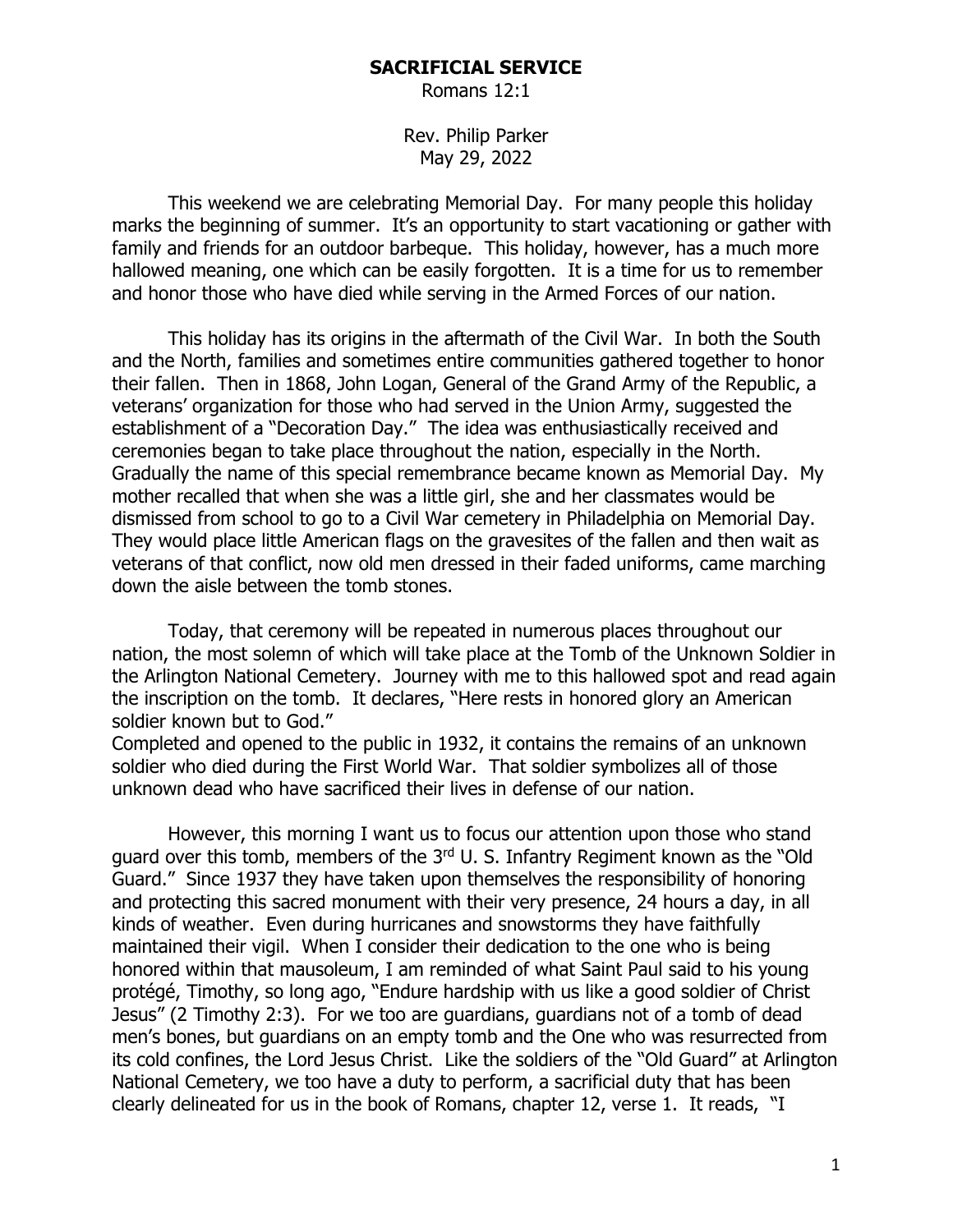beseech you therefore, brethren, by the mercies of God, that you present your bodies to God as living sacrifices, holy and pleasing to God, which is your spiritual service."

If we like Timothy, are soldiers in the army of God and if we like the "Old Guard" have been called upon to bring honor and recognition to the One whom we serve, what are our duties and responsibilities? They are described throughout the pages of the New Testament, but nowhere are they more clearly defined than in this singular verse of Scripture. Let us examine it carefully this morning in light of the example that has been given unto us by those who guard the Tomb of the Unknown Soldier. Like them, we too must render sacrificial service. Sacrificial service means complete and absolute devotion, no matter the cost. But how, you might ask should this service be rendered? There are four distinct ways that you and I are called upon to serve the Lord Jesus Christ.

Here's the first one. We are expected to be **physical sacrifices**. The soldiers who guard the Tomb of the Unknown Soldier are well aware of this kind of devotion. They march back and forth across the front of the tomb 24 hours a day in all kinds of weather. It doesn't matter if it is raining or snowing. Their physical presence is a demonstration of their devotion. In fact, it adds an air of solemnity that would otherwise be absent if they were not present. Like these soldiers, we too should be the kind of Christians that are present and accounted for with regards to the affairs of God's kingdom. The world needs to see us when we are called upon to worship the Lord as well as when we are about His business out in the world. Our very presence is a testimony of our devotion. I'll always remember the example set by my father. He was a stroke patient, the left side of his body almost completely paralyzed. It was hard for him to get around. It would have been easy for him to just stay at home. Nevertheless, on any given Sunday you would find him dressed and present at the morning worship services of our church. You could actually say that it was a physical sacrifice for him just to be there. That is why I grieve in my heart when so many Christians pursue their own interests with little or no regard for the things of the Lord. They are essentially AWOL. They have forgotten that when they joined up for the Kingdom of God, it involved the totality of who they are, including their physical presence. Writing to the Christians in Corinth, Paul said, "Do you not know that your body is a temple of the Holy Spirit, who is in you, whom you have received from God? You are not your own; you were bought with a price. Therefore honor God with your body." (1 Corinthians 6:9). Being a Christian is more than mental assent to beliefs and doctrines. It is the offering of your life, everything that you are to God.

Second, we are to be **living sacrifices**. If you have ever visited Washington D. C., you have probably seen numerous statues, especially at the memorials honoring those who have served in wars which our nation has fought. None of those statues, however, no matter how majestic, were alive. Those who guard the Tomb of the Unknown Soldier are not immovable statues. They are living breathing soldiers constantly on the move. They march a precise 21 steps, in recognition of a 21 gun salute, the highest military honor that can be bestowed. Then they about face and repeat the process all over again. Likewise, we as God's people need to be active in the work of the Kingdom. We need to be doing those things which honor the Lord. Your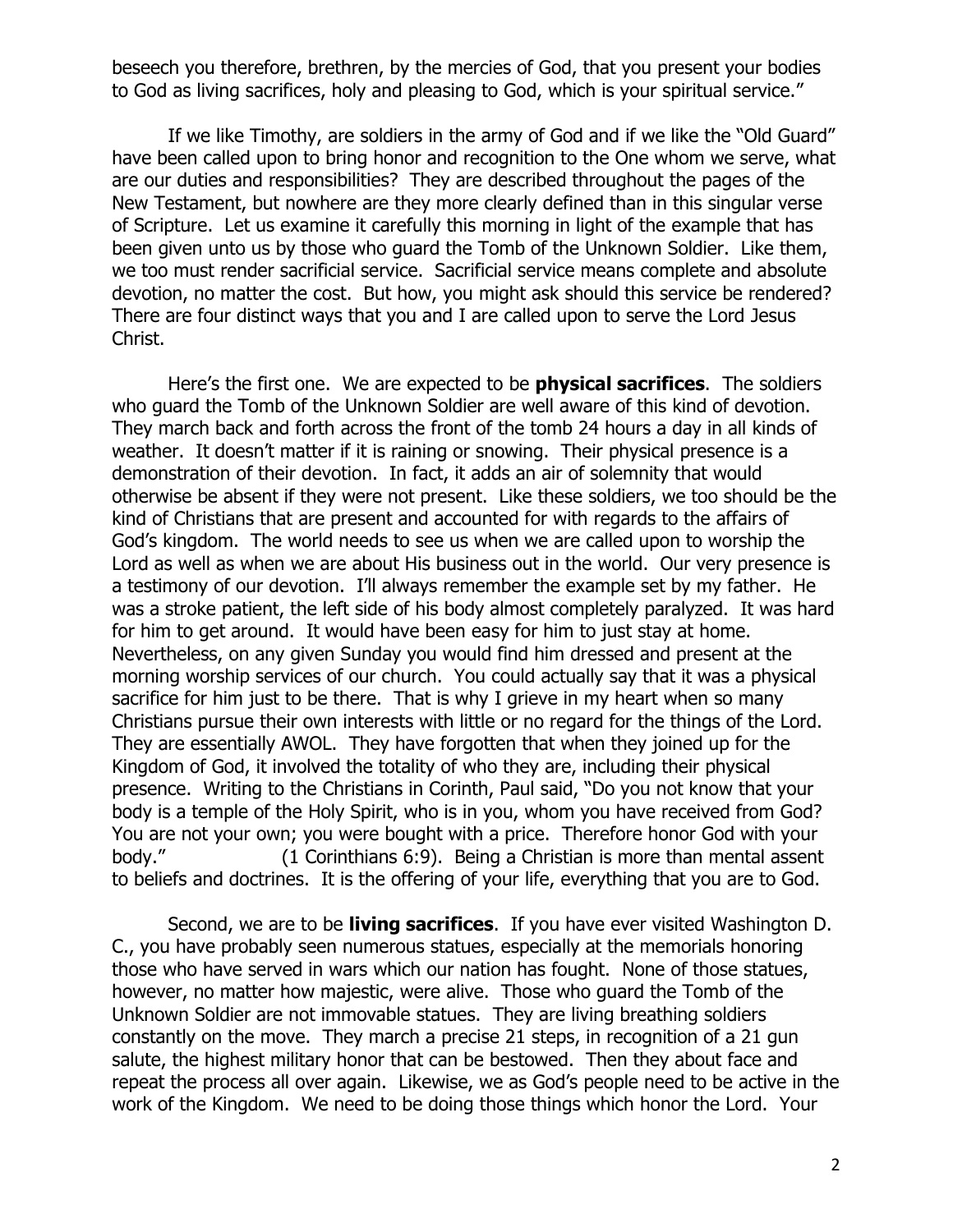active involvement in the ministries of this church and those which this congregation supports in the Bedford community are important. Of course, I recognize that there are times in our lives, especially as we grow older that our involvement is restricted. However, throughout my ministry I've been amazed to discover how God's people find ways to still be a living sacrifice even though they are restricted by age or illness. One example that I remember was a homebound member who had a card writing ministry. She could not leave her home. Nevertheless, she reached out to her fellow members and friends through the beautiful cards that she wrote and mailed to them. Writing to fellow believers, Peter wrote long ago, "You also, like living stones, are being built into a spiritual house to be a holy priesthood, offering spiritual sacrifices acceptable to God through Jesus Christ" (1 Peter 2:5). We are not the frozen chosen. We are living breathing servants of the Lord Jesus Christ.

Third, we are to be **holy sacrifices**. Those who serve as soldiers at the Tomb of the Unknown Soldier must be spotless in their deportment. It involves not only the care with which they dress and prepare themselves for service. It also involves the very way in which they live. For example, each soldier must be in superb physical condition and possess an unblemished military record. There are specific standards of behavior which they must follow both on and off duty. In fact, their regimental motto is "my standard is perfection." In other words they are to be distinctly different, set apart from the usual, holy in their sacrificial service. We have already heard that word, "holy," in every verse of Scripture that has been used this morning. But what does it mean? Paul explains it in this way, he says, "Do not offer the parts of your body to sin, as instruments of wickedness, but rather offer yourselves to God, as those who have been brought from death to life; and offer the parts of your body to him as instruments of righteousness" (Romans 6:13). In dress, in speech, in lifestyle our lives need to be exemplary. Our lives need to uphold a standard of behavior which far surpasses what we see in the world around us. I'm sure that everyone has heard of the horrific events which transpired at the school in Texas on Tuesday. That was the epitome of wickedness. It reflected the abandonment of the basic moral values which we are to uphold as Christians. It was a rejection of the sixth commandment of the Ten Commandments, "Thou shall not kill. Thou shall not commit murder." Now more than ever, we must become the standard bearers of a way of life that embraces righteousness, goodness and love. Otherwise our nation will be consumed by an evilness from which we will not escape.

Finally, we must become **pleasing sacrifices**. The typical tour of duty for a soldier who guards the Tomb of the Unknown Soldier is one year in length. At the end of that year if the soldier has performed their duties flawlessly, he or she receives the "Tomb Guard Identification Badge," which is to be worn on the right pocket of their uniform jacket. It is not simply given out to everyone who has served, but is reserved for a select few. During all of the years that soldiers have been standing guard at the Tomb, only about 600 badges have been issued, I suspect a number far fewer than the sum total of all of those who have served. I cannot help but be reminded of what Jesus said about those who serve the Lord in an exemplary manner. Remember the parable of the talents in the Gospel of Matthew. What does the master say to those who have invested his funds wisely? He declares, "Well done, good and faithful